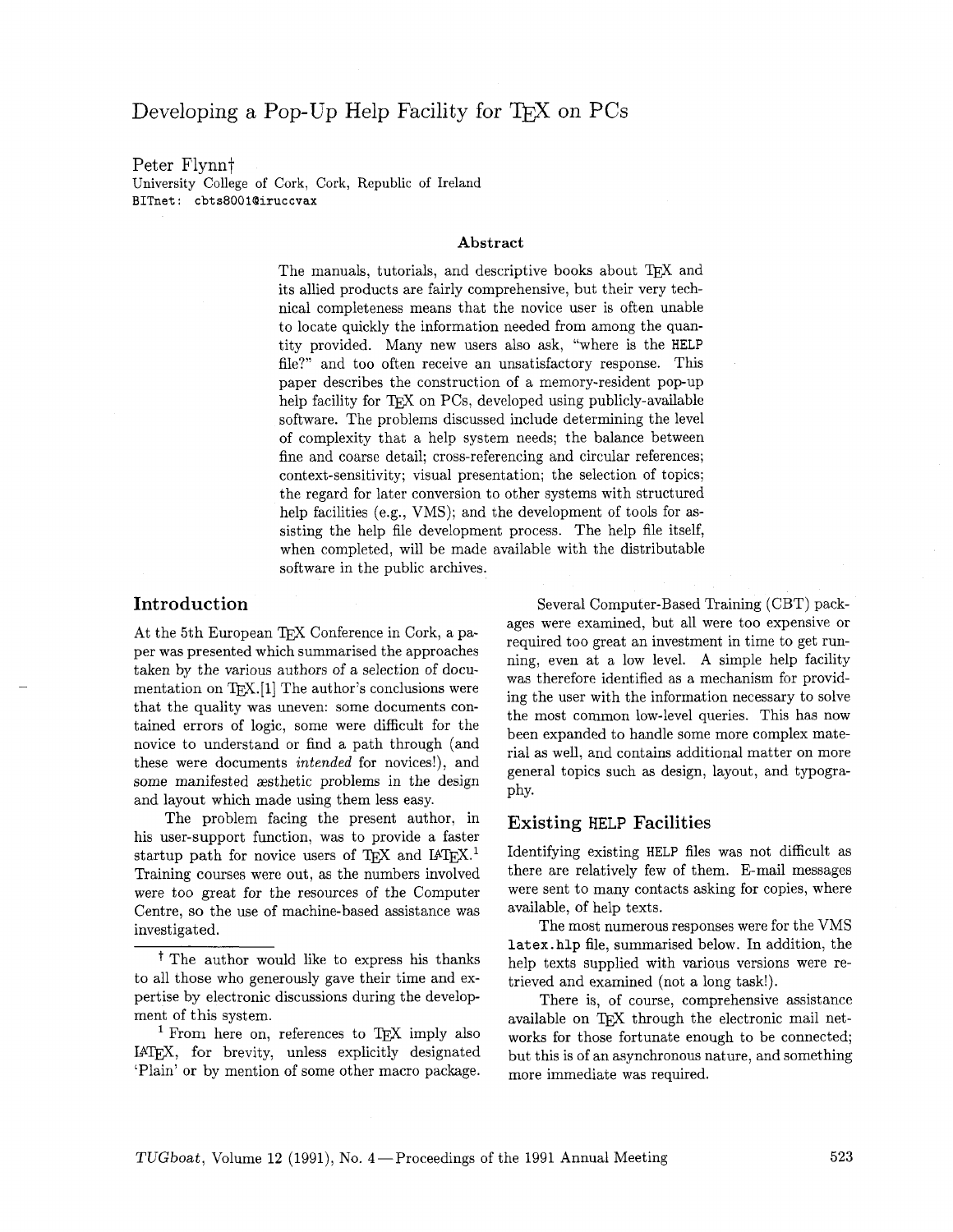| Level | Sections Content |                            |
|-------|------------------|----------------------------|
|       |                  | Description of TFX         |
|       |                  | and IATFX                  |
| 2     | 3                | Commands, Parameters       |
|       |                  | and Qualifiers             |
| 3     | 22               | Things you can do in IATEX |
|       | 106              | Command and environment    |
|       |                  | names                      |
| 5     | 50               | Math and more specialist   |
|       |                  | commands                   |

**VMS** (IAT<sub>F</sub>X). A DEC VAX/VMS help file is a structured multi-level hierarchy. Sections labelled for level 1 appear as headings when you type help latex, and selecting one of these first gives you the associated help text and then displays the relevant level 2 headings associated with it. Selecting one of these repeats the mechanism and takes you to level 3, and so on. Pressing the Return key takes you back one level and eventually quits from HELP. The source text of help files is compiled into a help database (. hlb file) for speed of access.[3]

The latex. hlp file is fairly comprehensive and some 2,100 lines long: its structure is described in Table 1. No information was available about the decision-making process which was used as to what to include and what to omit.

**VMS (LSE).** The author has reports of a on-line help system for use with the VAX/VMS Language-Sensitive Editor (LSE), but has been unable to locate the text. There is documentation on the use of editor command keys for using the templating facilities of the LSE, but no evidence of help on TEX commands for doing the formatting.

**UNIX man pages.** The man pages consist of a brief description of the T<sub>F</sub>X system with some notes on directory storage and environment variables.

**PC and Macintosh versions.** No existing help files were located on how to use TFX commands. All the known PC and Mac versions of TFX have some form of help documentation, but this is restricted almost entirely to technical details (usually very good) of how to get the program running and how to organise logical names and subdirectories.

Some commercial versions supply a manual (e.g.,  $\text{PC-TFX}, \text{TrXtures}$ ); others rely on the TEXbook. None supply any of the public-domain workbooks which are available. [2]

**Other environments.** In the time available no other environments were examined, although there are some help facilities available on Atari and IBM mainframes. It is hoped to include some of this material (if it can be located) at the  $\beta$  test stage.

## **Selection of Topics**

The overriding need to provide some structure within which to develop a help system meant that a categorisation of topics was required. The structo categorisation of topics was required. The structure used would need to apply equally to Plain TEX Figure used would need to apply equally to Plain TEX and to I $ATEX$  as well as to other macro packages for which help might be needed at a later date.

The commands and facilities of TEX fall into several discrete types:

- Operating system commands needed to run the programs, and the switches, setups and arguments;
- Commands which affect the positioning of text;
- Commands which affect the appearance of text;
- Values such as dimensions and counters:
- Commands to operate logical structures like sectioning, index, contents. tables and mathematics modes;

but as the objective was to create a system which would answer the "how do  $I...$ " questions, it was necessary to marry these abstract categories with the requirements of the users. There is of course a considerable degree of overlap between the coarse categories described above.

**User requirements.** Working out which commands are most useful to a user was the most difficult of all the tasks. Commands used daily by some users are never used at all by others. The only guideline available was experience, and this is naturally site-dependent.

One of the prime expectations of this paper is that other user-support workers will be able to contribute their expertise in order to improve the composition of the system.

From logs kept of user queries, some common requirements were identified:

- How to process a file through T<sub>F</sub>X and display or print it;
- How to change type size and style, and find out what is available;
- How to change spacing and layout;
- How to insert graphics:
- **0** How to handle logical structures;
- How to do mathematics; and
- How to interpret error messages.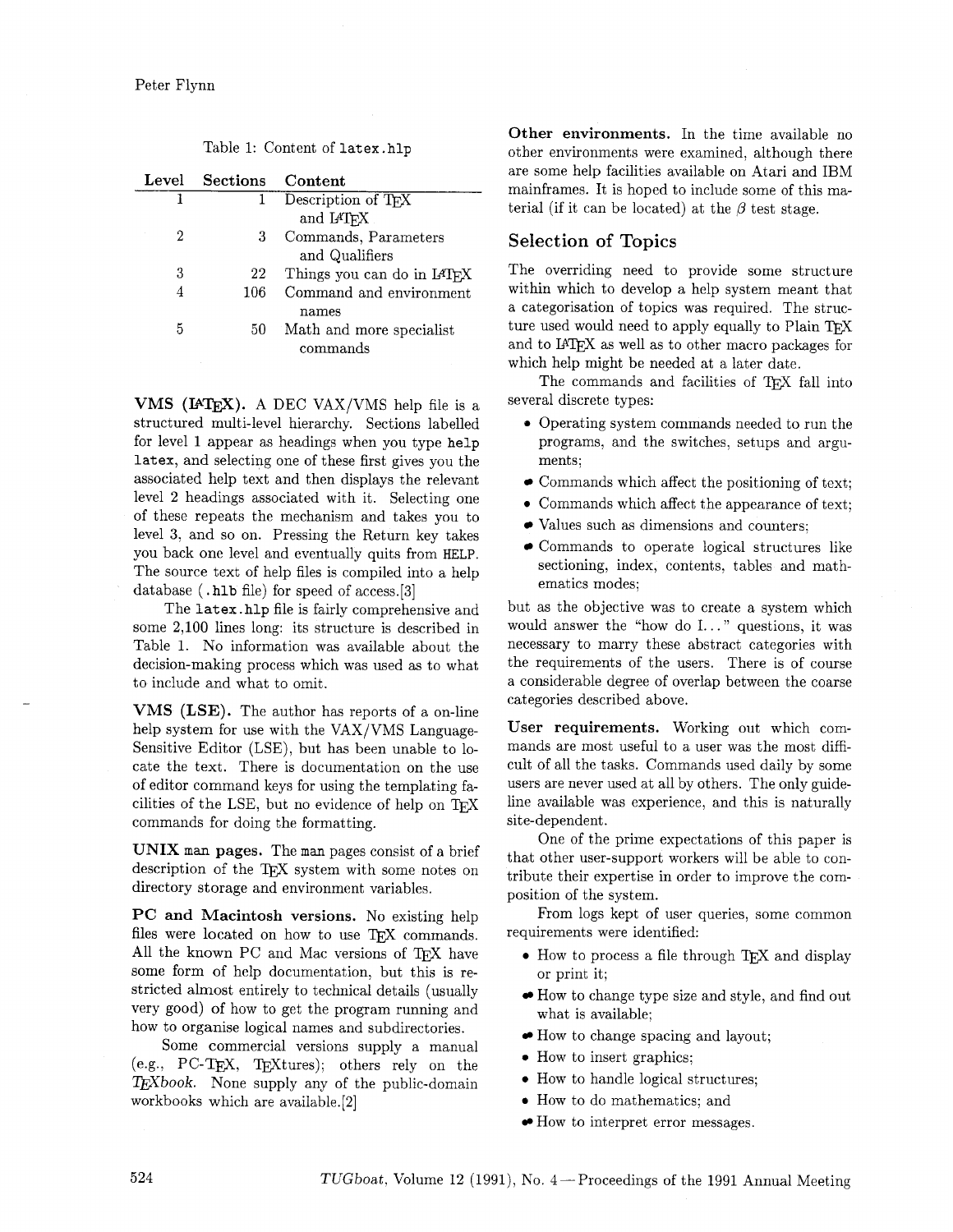These categories match fairly closely those described in the previous section pertaining to TFX commands themselves, with the addition of graphics and error messages. It was felt that the interests of the users would be best served by a system which attempted to model these needs, rather than mirror the traditional sequential presentation ( $\dot{a}$  la T<sub>F</sub>Xbook), even though some of this would mean extensive crossreferences to items which the user may not be interested in.

**Levels of foreknowledge.** The system as it currently stands assumes no foreknowledge whatever about TFX itself. It does however assume that the user knows how to switch on the machine, type a command and use a text editor, and follow simple single-key instructions to run the help system itself.

Although this may be considered a valid approach for novice users, it also means that a substantial amount of explanatory text is required at a low level. Some basic concepts about typesetting therefore need to be covered, which are wholly external to T<sub>F</sub>X or any other form of desktop publishing. This forms an additional category to those described above.

**Depth of detail.** No attempt is made to explain *why* things are done as they are in T<sub>FX</sub> unless this knowledge is required to understand **how** a command or facility works as it does. Thus, for example, no details of the internals of TFX or IATFX are included.

There is perhaps scope for a more advanced version of this help system, to act as an *aide-me'moire*  to experienced users.

## **Structure**

Although the structure of a help text is to some extent conditioned by the software used, it is possible to approach the problem in different ways. Before making a final decision on the software, several options were considered:

**Flat file.** This is the simplest format. Topics appear as headings, and the file can be searched by system utilities to locate the text required. However, unless more sophisticated software is used, display of search 'hits' is usually restricted to a line or so either side of the target keywords.

**Multi-level.** Multi-level (hierarchical) structures (like VMS HELP) require much more sophisticated software but provide highly tailorable contextsensitive displays, although locating the help required is usually restricted by the need to navigate

down, up, or across the hierarchy, rather than by searching the whole text for matches.

**Hypertext.** This very powerful information concept is available on a variety of platforms other than the Apple Macintosh, where it is popularised in the Hypercard<sup>TM</sup> program. The software is highly complex, and developing 'stacks' (help texts) can be fairly lengthy business if the extensive crossreferencing and multimedia management facilities are used. If such a system could be provided as a memory-resident option under MS-DOS, complete with graphics, serious consideration would be given to using this method.

**Hybrid structures.** These offer some combination of the facilities of those structures mentioned. Specifically, they use flat files, but with entries tagged in such a way as to facilitate compiling (like VMS HELP); and there is usually some element of hypertext, in that the user can wander *ad libitum*  from one cross-reference to another without the restrictions of a strictly hierarchical system.

**Compatibility with other systems.** In developing the help text, it has been borne in mind that it should be possible to port the system to another file structure without too much rewriting. Although the file-marking itself is specific to the software used, the one selected nevertheless uses a plain text file, which can be edited or stripped apart by data management software for reworking into other systems.

#### **Implementation**

Six PC-based systems were evaluated: HELP, PAINTHLP, HELP\_SYS, QUIKHELP, QHELP and HELPSB. They provided a mix of file structures and access methods. They were evaluated by checklist and examination against the following criteria:

- Ability to run as TSR (memory-resident popup) over TEXware and editors;
- **e**  Size of memory taken;
- Ease of use by novice;
- $\bullet$  Ease of writing/formatting files for help input;
- **e**  Need or otherwise for special configuration of PC; and
- Support and documentation.

**Choice of delivery system.** The software chosen was QHELP, written by Mark van Kekerix. This product was chosen because it is the simplest and fastest to work with, requires no special facilities, takes a plain input file, and sits as a TSR over the TFX executables tested without interference.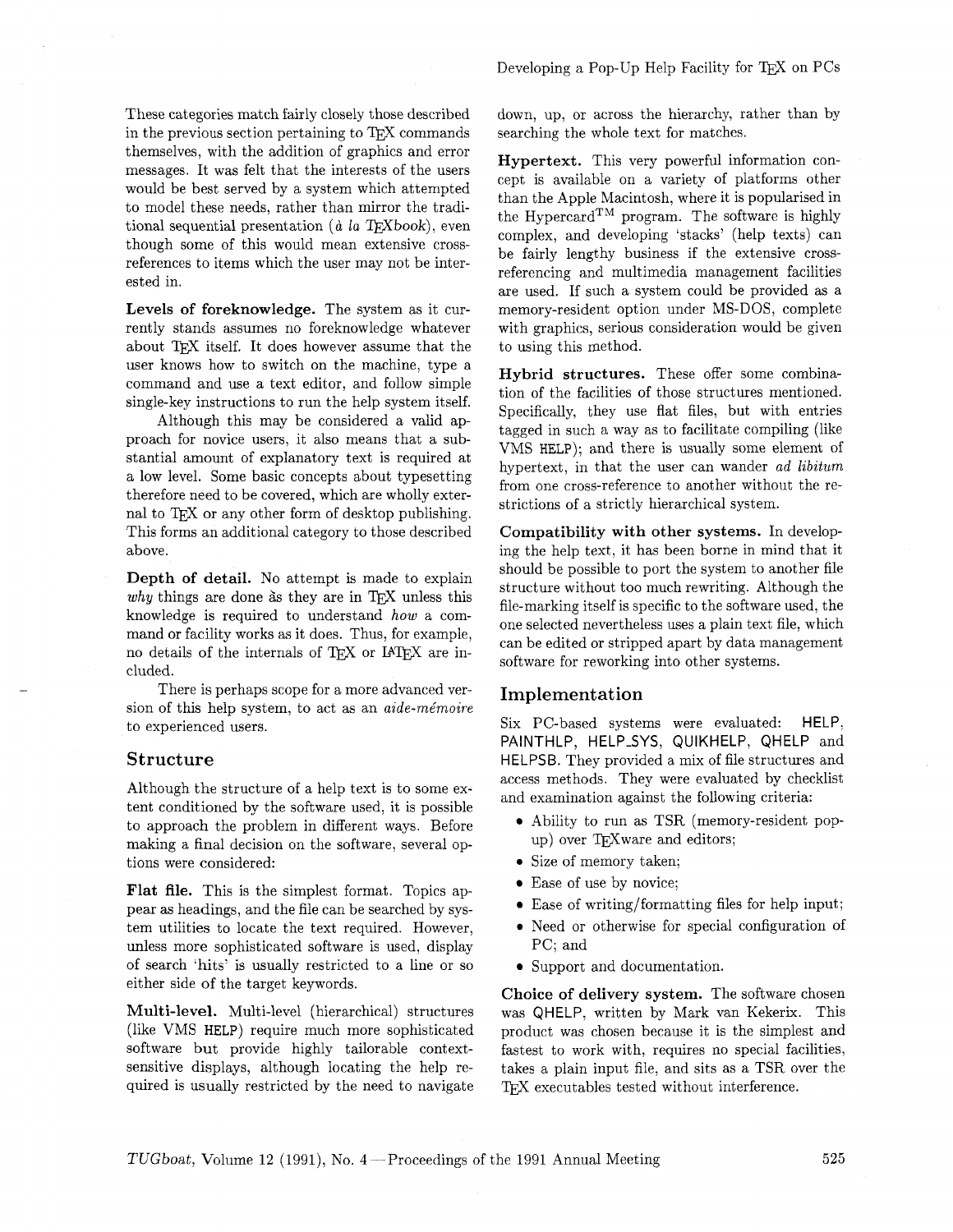Disk storage. The help file in its present state is around 50kb of text. and a similar size when compiled. The QHELP executable is only 21Kb, and no further disk space is required by users. It is envisaged that the help file should probably contain additional explanatory material, and there will doubtless be additions to the commands covered as a result of  $\beta$ -test users' comments. It is suggested that user-support people develop and keep their own site-specific help file, and append this to the main file for recompilation and distribution locally. Thus the resultant size of the completed text in compiled form is difficult to predict.

Memory constraints. QHELP requires approximately 35kb memory. Future versions may require more or less, depending on added facilities or reprogramming to minimise usage.

Availability and Cost. The software is freely available in the public domain. The author specifically states in his introduction:

[...] you are free to use QHELP and any help files you have created yourself or obtained from bulletin boards, etc., but if you want to package QHELP with another program you are selling for profit, contact me for written permission to do so (I will ask for a small fee for such a license).

The limitation on "bundling" QHELP with other programs applies only if the program is being sold for profit. If you have developed a public domain program and would like to use QHELP and a help file you have written as the program's help system, please feel free to do so. $[4]$ 

Physical file structure. A QHELP source (text) file is plain ASCII, using the colon in column 1 to flag keywords, and the tilde to mark references to them in the text. During use, references in the text are highlighted, and selecting one with the cursor and pressing the Enter key causes the help text for that keyword to be displayed.

Each section (description of a keyword) is formatted to fit the selected size of the help window, and can extend to multiple pages. From user experience it is more effective to have more subdivisions of keywords, with one screen each, than to use multiple screens for a single keyword. Within each description, text can be freely formatted as desired.

Referencing. Because of the undiscriminating nature of the reference-to-keyword mechanism of QHELP, the marking of occurrences of keywords in the text as references must be done with care. Too many, and the user may be confused by which one to choose next; too few, and the user may not be able to find the help required. Marking a word **(ie.,** a command) as a reference means that that word must

occur as a keyword (QHELP will refuse to compile otherwise), but otherwise there are no logical restrictions on what can or cannot be thus marked. The tendency was noted early on to mark too many words; but it is not certain until the system is used more extensively by its target audience whether the level chosen is adequate. The average number of references marked in a section is seven. Care must also be taken to avoid purely circular references which will confuse the user, although an Alt-key function enables the user to jump back to the opening screen if needed.

Development tools. QHELP normally recognises a space character (ASCII 32) or any non-alphabetic character as the end of a keyword or reference, but has the ability to allow the user to specify additional non-alphabetics which are to be taken as valid characters in a keyword string. The present file uses backslash, underscore, and curly braces as additional characters, for obvious reasons. This specification is only possible interactively at compile time. and cannot be stored as a compiler configuration. The author has used the public-domain STACKEY utility to assist compilation, as this enables the passing of keystrokes to an application, in this case to drive file and parameter selection and initiate compilation from an MS-DOS batch file. The STACKEY software is included in the present distribution.

The QHELP compiler reports unmatched references and aborts on the first such occurrence. There is no facility for listing or otherwise reporting on the file structure, so a routine was developed in the P-Stat data management language to read the help file and do its own parsing for keywords and references, and report in listed form on matched, unmatched and unapplied references. This routine is supplied in the distribution, but it should be possible to rewrite it for other data manipulation languages where P-Stat is not available.

Presentation. The colours of the help display can be changed by the user or distributor, as can the hot-key for activating the system. Upon activation, the system will search the keyword list for the word under the cursor (delimited by spaces and punctuation), so the system is to a small extent contextsensitive. If this fails, the default (opening) screen is displayed, and the user can search through the highlighted topics using the arrow keys.

Compatibility with editors, **tex. exe,** etc.  $Q$ HELP has been tested with PC-Write, PC-T<sub>E</sub>X (both 8086 and 80386 versions),  $emTeX$  (both 8086 and 80286 versions) and the associated **.DVI** drivers on a variety of IBM and compatible PCs. No errors